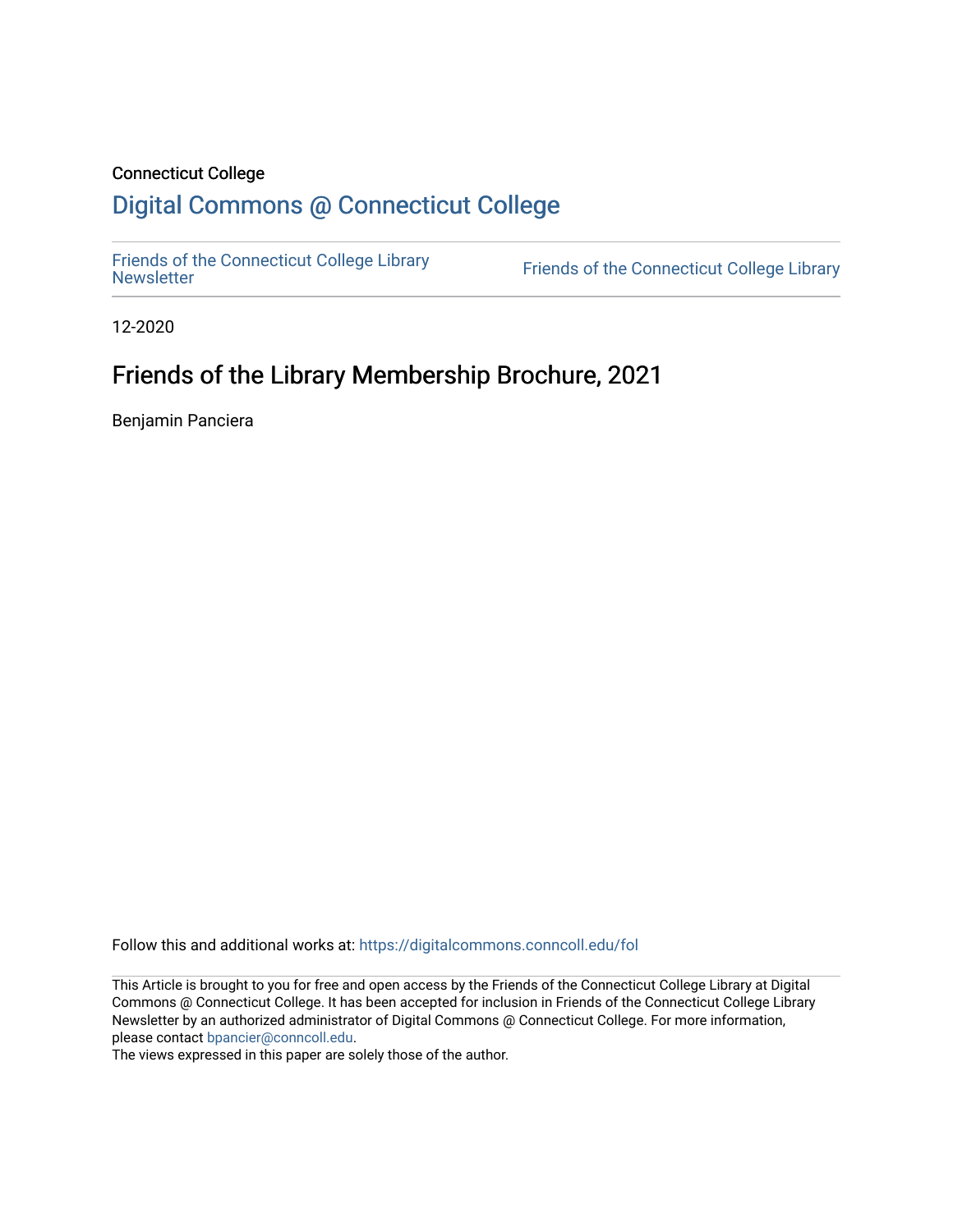#### About the Friends

Founded in 1945 the Friends of the Connecticut College Library is an informal organization of individuals who share an interest in the programs and wellbeing of the Library. Their generosity enables programs that enhance the intellectual and cultural life of Connecticut College and the region, including lectures, scholarships, exhibitions, and the purchase and preservation of rare materials.

2020 sponsored activities include:

- our first ever virtual Facuty Book Talk
- exhibitions on the first year experience at Connecticut College, the later development of the Wizard of Oz series, and the Connecticut Women's Suffrage Association
- the Library Research Prize, to a student studying the effects of urban renewal in New London.
- the purchase of a collection of 19th century correspondence about a New London whaling firm, a new artist's book by Angela Lorenz, and an imprint by the Golden Cockerel Press designed by Eric Gill



Connecticut College first faculty

#### Becoming a Friend

Friends are drawn from the faculty, staff, and alumni of Connecticut College and from residents of southeastern Connecticut. You can join by mailing in the form on this brochure or by contacting Ben Panciera at bpancier@conncoll. edu. Suggested membership levels are listed, but Friends can donate at any level. Membership levels are named for prominent research collections held in the Shain Library.

Friends receive notices of sponsored exhibitions, lectures and receptions, and the Friends newsletter. Friends who contribute \$50 or more will receive borrowing privileges to the Charles E. Shain Library and the Greer Music Library. Please note that the Connecticut College campus will be closed to outside visitors for the duration of the COVID crisis.



The Friends sponsored several exhibitions in the Shain Library, on the first year experience, the passage of the 19th Amendment, and the *Wizard of Oz*.



New Acquistions: *The Lord's Song*, by Eric Gill and correspondence of the Billings whaling firm of New London



Avatar Simpson '20, winner of the 2020 Library Research Prize



by Kuth Plumlu Thompso FOUNDED ON AND CONTINUING THE FAMOUS-OZ-STORIES by L.Frank Baum Illustrated by John R.Neil

Email

First Name Last Name Address **City** State and Zip Code Email

### Membership Form

Membership is for the calendar year, January 1 - December 31. Forms received after September 1 will be applied to the following year. All contributions are tax deductible.

Individual Membership Information

First Name

Last Name

**Address** 

**City** 

State and Zip Code

Used for upcoming events only.

Gift Membership Information